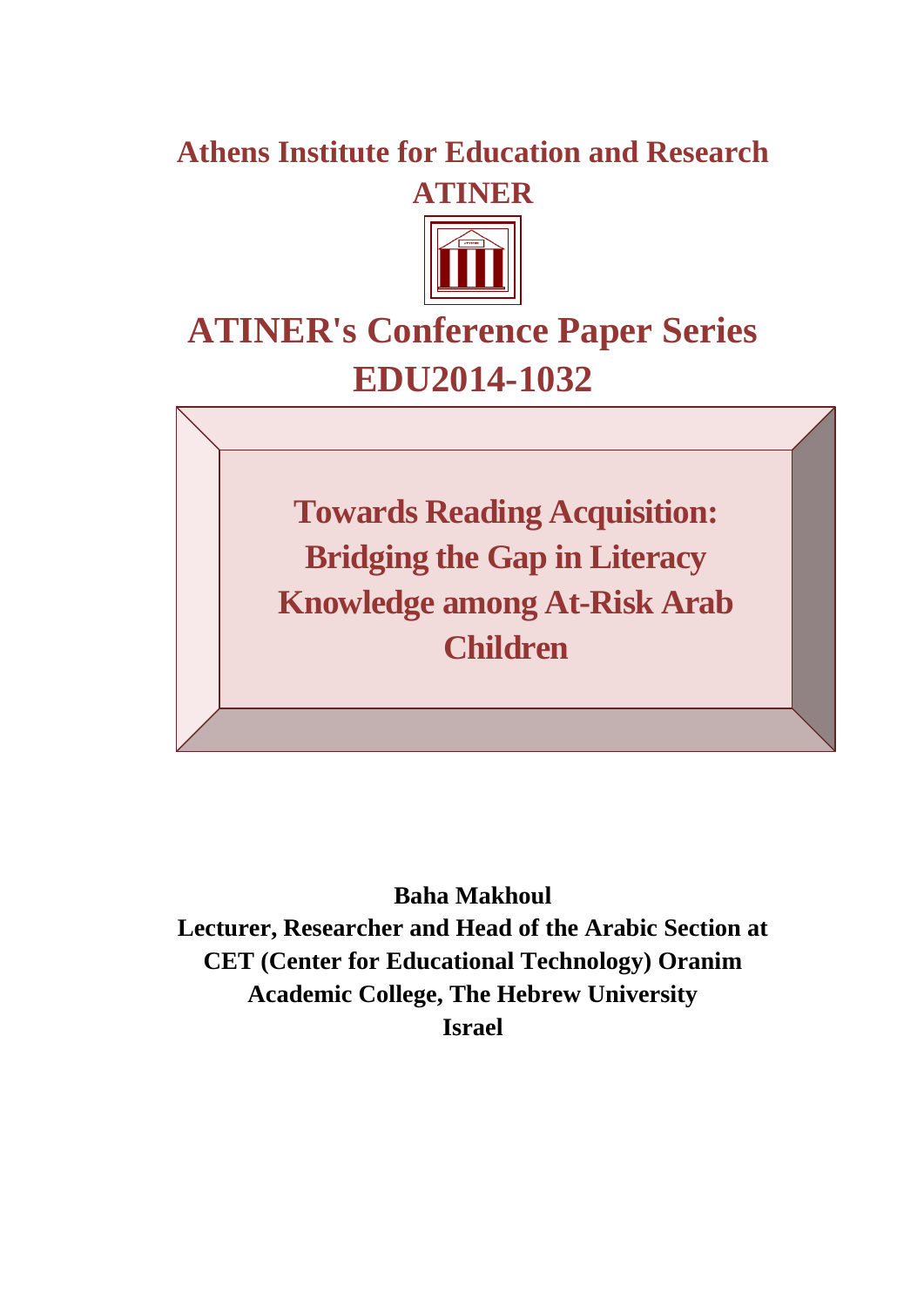#### ATINER CONFERENCE PAPER SERIES No: EDU2014-1032

## An Introduction to ATINER's Conference Paper Series

ATINER started to publish this conference papers series in 2012. It includes only the papers submitted for publication after they were presented at one of the conferences organized by our Institute every year. The papers published in the series have not been refereed and are published as they were submitted by the author. The series serves two purposes. First, we want to disseminate the information as fast as possible. Second, by doing so, the authors can receive comments useful to revise their papers before they are considered for publication in one of ATINER's books, following our standard procedures of a blind review.

Dr. Gregory T. Papanikos President Athens Institute for Education and Research

This paper should be cited as follows: **Makhoul, B.** (2014) **" Towards Reading Acquisition: Bridging the Gap in Literacy Knowledge among At-Risk Arab Children"** Athens: ATINER'S Conference Paper Series, No: **EDU2014-1032**.

Athens Institute for Education and Research 8 Valaoritou Street, Kolonaki, 10671 Athens, Greece Tel: + 30 210 3634210 Fax: + 30 210 3634209 Email: info@atiner.gr URL: www.atiner.gr URL Conference Papers Series: www.atiner.gr/papers.htm Printed in Athens, Greece by the Athens Institute for Education and Research. All rights reserved. Reproduction is allowed for non-commercial purposes if the source is fully acknowledged. ISSN **2241-2891** 10/07/2014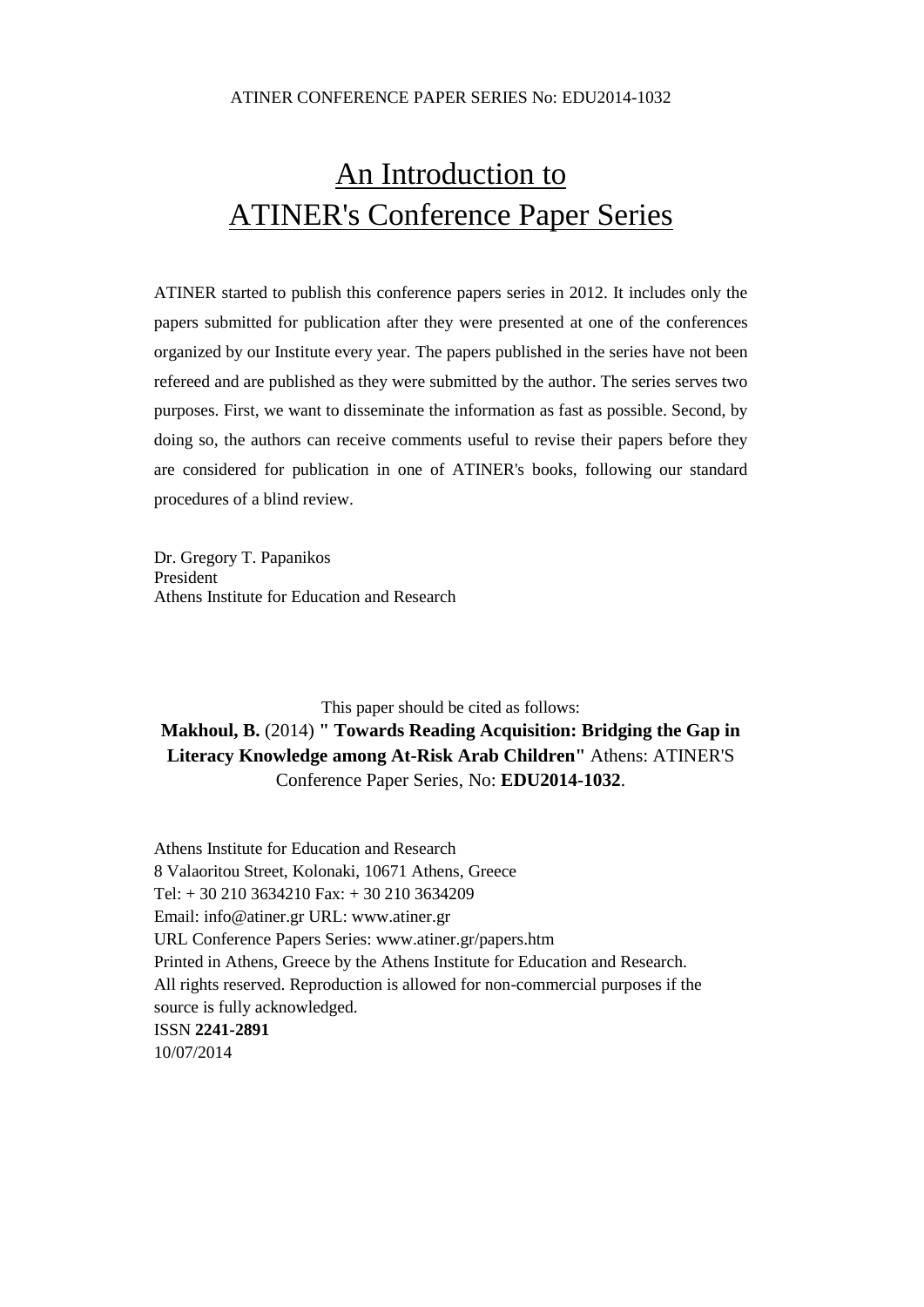## **Towards Reading Acquisition: Bridging the Gap in Literacy Knowledge among At-Risk Arab Children**

## **Baha Makhoul Lecturer, Researcher and Head of the Arabic Section at CET<sup>1</sup> Oranim Academic College, The Hebrew University Israel**

#### **Abstract**

The study of Arabic language has mainly concentrated on the implications of its diglossic nature and orthographic features on reading acquisition while neglecting the conjoint effect of literacy related environmental factors. The current study attempts to investigate the remedial effects of early literacy promoting program among at-risk for reading difficulties Arab from kindergarten through  $2<sup>nd</sup>$  grade and asses its impact on reading acquisition in a diglossic context. 25 children from low socio-economic background have participated in this study and where compared to a group of 181 heterogenic students. The students were assessed for their discourse and listening comprehension skills, phonology, morphology, syntax and vocabulary in addition to their reading skills upon commencing 2<sup>nd</sup> grade. Despite the observed lag in literacy skills among the at-risk kindergarten children, the obtained results indicate that they were able to close the gaps in most of the literacy assessed domains but were significantly lower in reading achievements when compared to their peers.

**Keywords**: Arabic, Reading Acquisition, School Readiness, At-risk for reading difficulties

#### **Corresponding Author:**

 $\overline{\phantom{a}}$ 

<sup>&</sup>lt;sup>1</sup>The learning and instruction program "Arabic is Our Language" was developed in CET (The Center for Educational Technology) under the Arabic Section in Literacy and Language Arts Department. CET sponsored the current study also.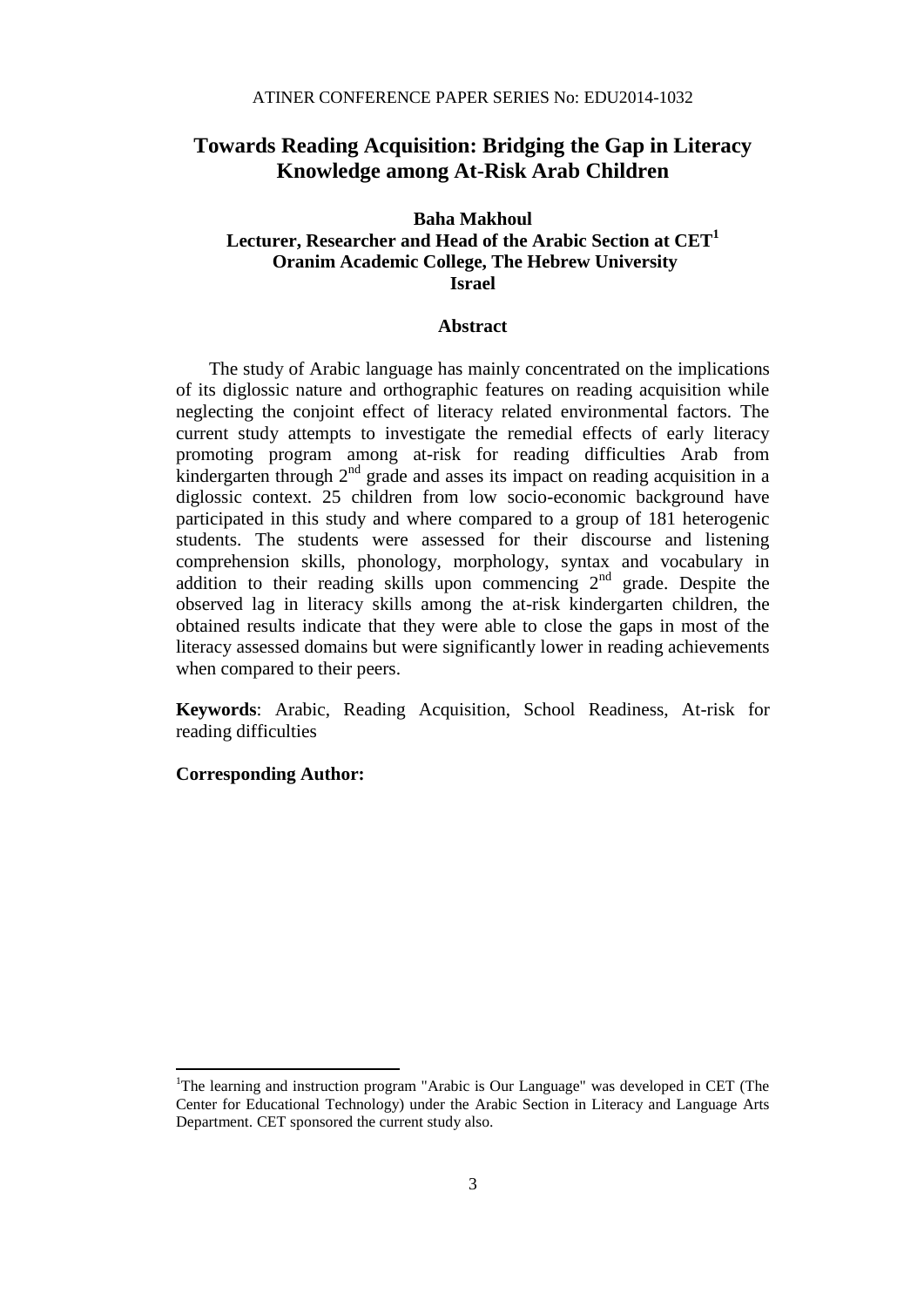#### **Introduction**

A comprehensive understanding of reading acquisition in Arabic requires insight on the various factors at interplay, including Arabic's diglossic nature, its orthographic features and early literacy environment. The aim of the present study was to shed a light on the role of early language skills development and socio-cultural factors in Arabic reading acquisition and the contribution of early screening and intervention.

#### *Diglossia*

The Diglossic nature of Arabic refers to the existing gap between its spoken and written form, resulting in two variations of the same language. Accordingly, spoken and literary Arabic differ in Vocabulary, grammar, syntax, linguistic and expression forms (Saeigh –Haddad, 2005; Khamis-Dakwar, 2007). In contrary to Spoken Arabic (SA), modern strand Arabic (MSA) is mainly acquired by formal teaching, following inadequate early exposure (Hudson, 2002).

The impact of such linguistic discrepancy on reading processes has drawn much interest along the past years, pointing to the immense challenge that it poses for Arab children upon commencing reading acquisition (Abu-Rabia, 2000; Saiegh-Haddad, 2003, 2004, 2005, 2007).

#### *Orthographical Features*

Arabic writing system includes 34 phonemes (28 consonants and 6 vowels). In addition, dialectical marks are added denoting short vowels that influence both phonological structure and meaning of the word (Saiegh-Haddad & Henkin-Roitfarb, 2014; Mahfoudhi, Everatt & Elbeheri, 2011). Thus, when vowelized, Arabic orthography is shallow and transparent but otherwise its considered deep orthography (Mahfoudhi et al., 2011).

The visual complexity of Arabic orthography is considered to be another impediment for reading acquisition (Abdelhadi, Ibrahim & Eviatar, 2011; Ibrahim, Eviatar & Aharon-Peretz, 2002). In Arabic, different letter shape's variations appear based on its position in the word (e.g. initial (**تـ**), medial (**ـتـ**) final ( $\dot{\bullet}$ ) or separated ( $\dot{\bullet}$ )). In addition, the visual similarity of some of the letters constitutes another source of difficulty where letters are only distinguished by the number and position of dots appearing on or under it ( e.g. .(**ب / ت / ث**

#### *Literacy Acquisition in Arabic*

Emergent literacy skills are key factors for later reading acquisition. Accumulated scientific data has stressed the importance of establishing literacy rich environment for preschoolers ((Beals, DeTemple, & Dickinson, 1994; Crain-Thoreson & Dale, 1992; Rowe,1991; Snow et al., 1991; Bus, van IJzendoorn, & Pellegrini, 1995).

Due to Arabic diglossic nature, the exposure to MSA during the early stages of language development is restricted where children are mainly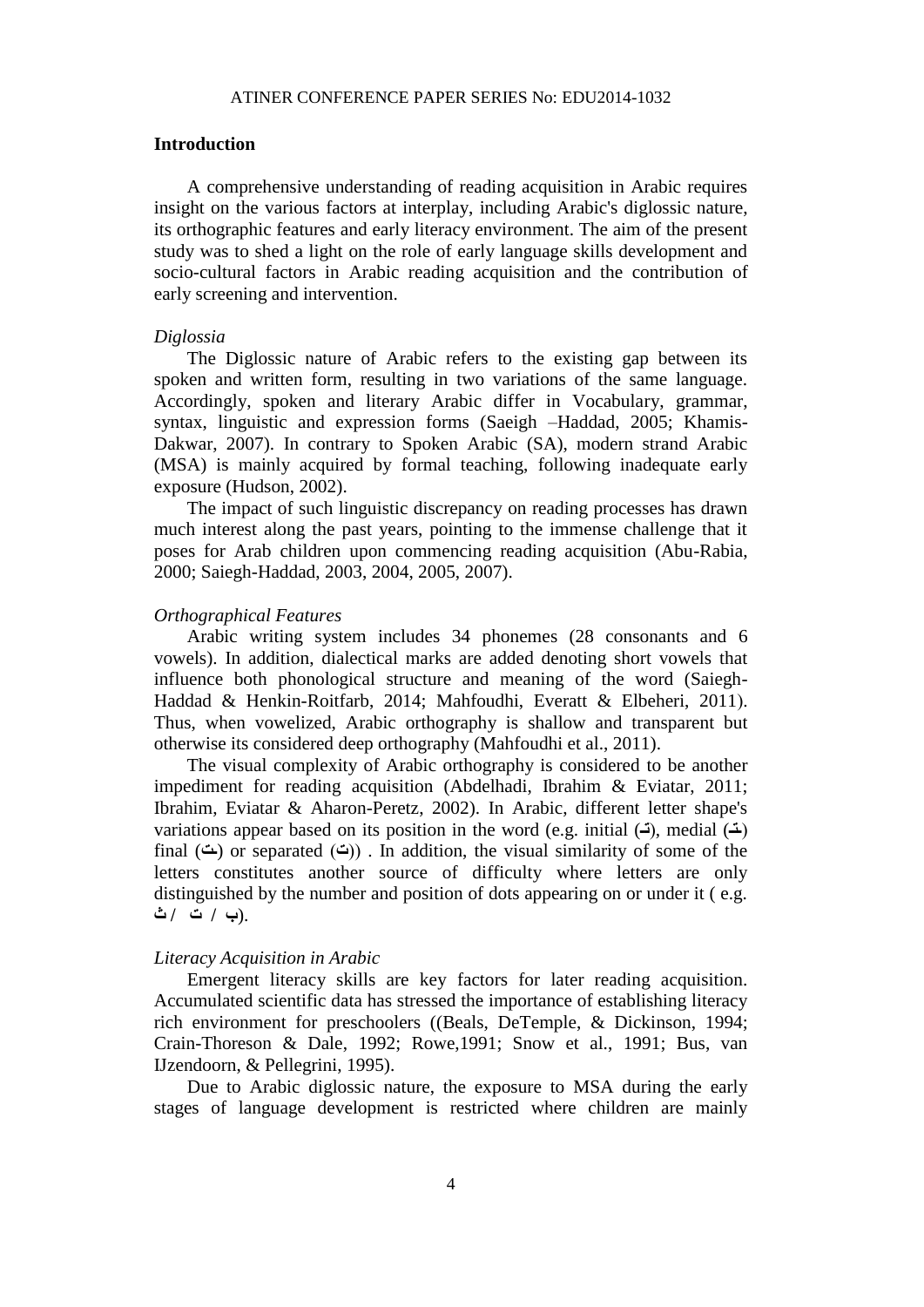exposed to SA. Such reality seems to affect the emergence of the required skills necessary for mastering reading and writing (Abu-Rabia, 2000; Saiegh-Haddad, 2003a, 2004, 2005, 2007a).

#### *Socio-economic Background and Literacy Acquisition*

The socio-economic background is thought to impact children's linguistic and cognitive development (Jednoróg K, Altarelli I, Monzalvo K, Fluss J, Dubois J, et al. (2012); Hackman, Farah, & Meaney, 2010).It has been documented that already at early ages, children from low SES exhibit poor literacy skills including listening comprehension, discourse skills, phonology and vocabulary (Lundberg, Larsman, & Strid, 2012; Fernald, Marchman, & Weisleder, 2013; Hoff, 2006; Huttenlocher, Waterfall, Vasilyeva, Vevea & Hedges, 2010). Accumulated scientific data indicates that emergent literacy skills are correlated with later reading achievements, especially phonological awareness (Muter, Hulme, Snowling, & Stevenson, 2004; Roth, Speece, & Cooper, 2002; Fletcher, Francis, Carlson, & Foorman, 2004).

#### *The Current Study*

The aim of the current study is to investigate the conjoint effect of Arabic diglossic nature, its orthographic characteristics and SES on literacy skills and reading acquisition. Specifically, we assessed the effect of promoting literacy knowledge on later reading skills among low SES at risk children while following their progress from kindergarten throughout 2nd grade. The study questions:

- How will early literacy intervention reflect on technical reading skills?
- What is the effect of early promotion of literacy knowledge on reading comprehension?

### **Method**

#### *Participants*

206 Arabic native  $1<sup>st</sup>$  graders, from five schools in northern Israel (one school was considered as low SES), were assigned to two groups. The control group included 108 students from high socio-academic background, 28 were incorporated in the low SES group. The social background of the students was determined by their school affiliation.

## *Reading Literacy Program Procedure - "Arabic is our Language"*

Upon commencing 1<sup>st</sup> grade, all the selected students participated in "Arabic is Our Language" reading program, which was founded on Adams interactive model (1991), taking into account the role of context, phonology, orthography and semantics and was adapted to the new curriculum of Arabic Language (the Israeli ministry of education, 2009). The program development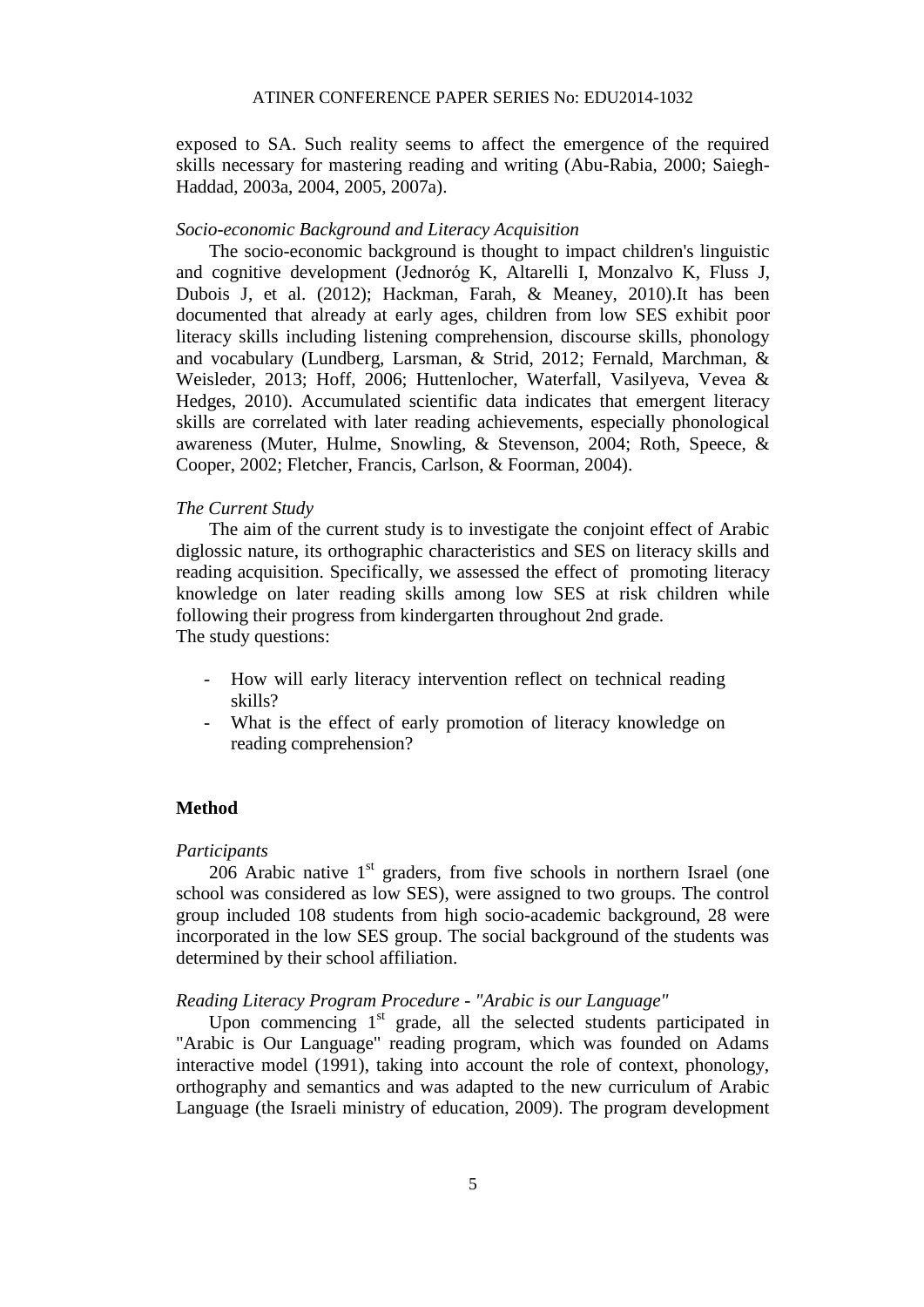was carried out by the Arabic language department team at the Center for Educational (CET).

The instructional format of the program included two stages, focusing on phonological awareness, orthographic knowledge, decoding skills, listening comprehension and discourse at the first stages while ultimately promoting reading fluency and reading comprehensions.

The program was carried by qualified teachers who underwent a comprehensive 30 hours training sessions, familiarizing them with the theoretical framework of the program as well as to its didactic instructional principles. In addition, they were supplied with a teacher's guide workbook, accompanying the contents appearing in the student books.

As part of the program, each student received two books divided into 5 and 7 units respectively, starting with alphabetical principles familiarization to advanced reading activities. Each unit included preparatory discourse activity, listening comprehension, writing and text reading activities in addition to review exercises and assessment tasks.

#### *Assessment Procedure*

At the end of preschool year, 45 minutes assessment test was administered individually to each student by qualified testers. The children were assessed for their literacy skills in several domains, including discourse, Listening comprehension, phonology, morphology, syntax and vocabulary. The same assessment procedure was conducted at the beginning of second grade.

### *Tools*

To assess literacy competencies, a literacy assessment battery was used (Makhoul, 2012) which included discourse Listening comprehension, Phonology and vocabulary measures. In addition, morphology task (Abu-Ahmed, 2008) and The Test of Receptive Oral grammar (Bishop, 1982) were included:

#### Listening Comprehension

Four measures were used to asses listening comprehension:

- 1) *Story comprehension*: a story recall tasks was followed after reading a story twice to the students. After the recall, they were asked to answer orally a series of comprehension question that addressed the various comprehension dimensions and were ultimately asked to recall the story after 20 min delay.
- 2) *Instructions comprehension*: 9 items were included in the test, requesting the students to follow the instructions of the tester. For example: "draw a kite above the longer pen.
- 3) *Word-picture matching*: the tester read a series of 5 sentences where the students were required to choose the sentence that best describes the presented picture.
- 4) *Multi-dimensional listening comprehension test*: the test is constituted of 3 parts. First, the students were asked to match a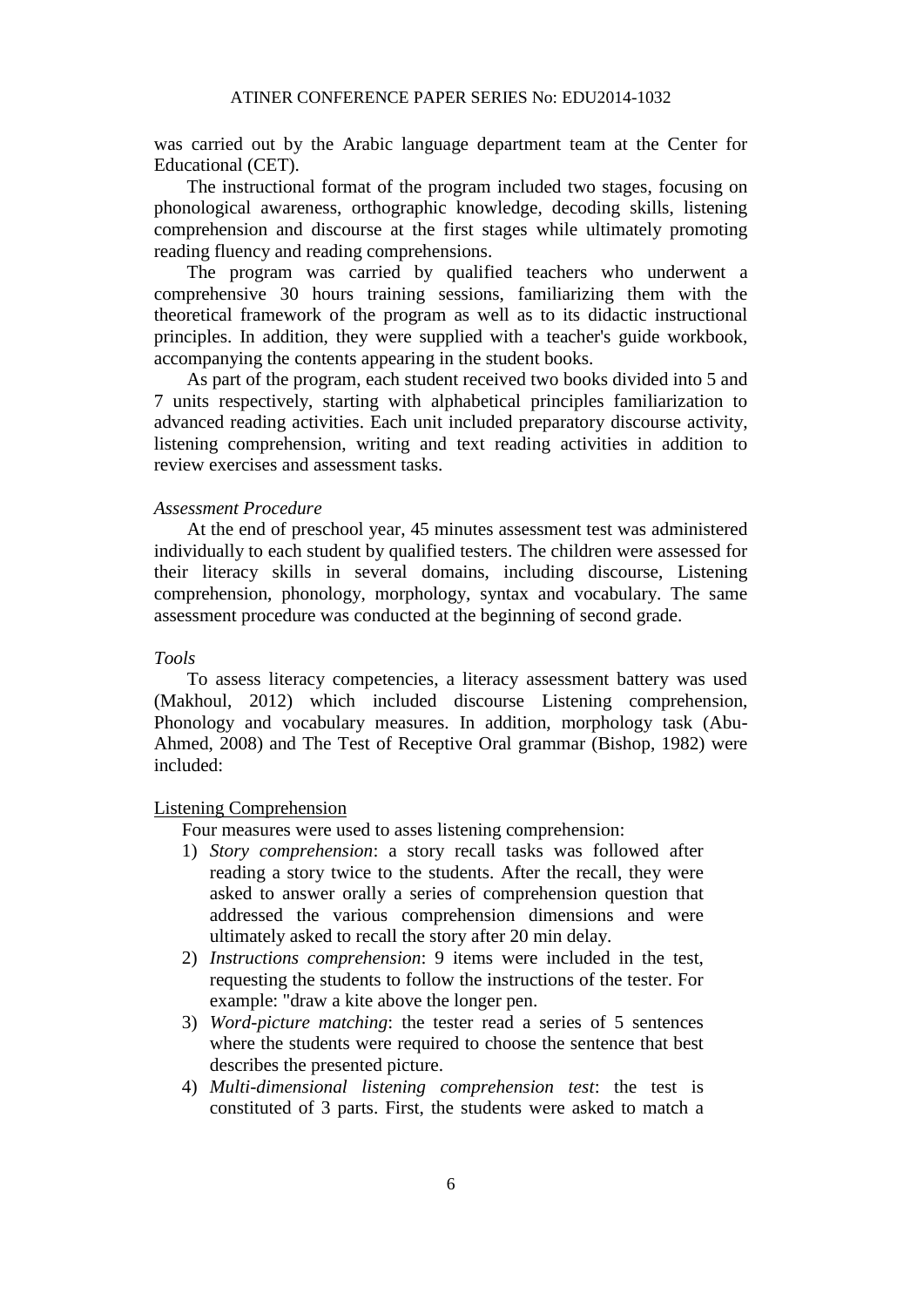series of four sentences read by the tester to the corresponding pictures. At the second part, the students were presented with sentence completion task ( i.e. a man is a king but a woman is \_\_\_\_\_ ). Finally, the students heard three short passages, each followed by a question.

#### Discourse

Four subtests were included. In the first subtest, the students were asked to answer a series of question addressing their families, preferences and hobbies. In the  $2<sup>nd</sup>$  "picture description" subtest, the students were presented with picture and were asked to describe it. The  $3<sup>rd</sup>$  "story telling" subtest, the students were required tell a story following a presented picture. For the first two subsets, performance time was measured. The students' answers were evaluated with accordance to a performance indicator.

#### Morphology

Morphological awareness was assessed by Hanadi Abu-Ahmad task (2008) which was adapted to Arabic based on Shatil Test Battery (2002). The task consists of 20 items. It includes 2 items addressing the dual form, 4 items for grammatical gender forms, 8 items for possessive forms, 2 items for present tense verbs, 2 items for past tense verbs and 2 items for singular-plural forms.An answer was considered correct, only if the student was able to answer both the pseudo and real words pairs correctly.

#### Syntax

Test of Receptive Oral Grammar (Bishop, 1982) Arabic adaptation was used. The test was adapted by Hanadi Abu-ahmad (2008) to fit the syntactic and grammatical characteristics of Arabic .The students were presented with 4 pictures and were asked to select the picture corresponding to the heard word or sentence. The test was terminated following unsuccessful attempts in one or more of 5 successive items.

#### Phonological Awareness

Seven tasks were used at the first administration where another four task were added to the second assessment. All the used tasks were adapted to Arabic based on the Reading Readiness Screening Tool (RRST) developed by Learning Disabilities Association of Alberta (2009).

1) *Auditory Word detection*. Following two exemplary items, the students were presented with five sentences and were asked to count the number of the heard words following each sentence by using their fingers. The sentences were presented according to their difficulty level from easy to hard (i.e. number of words in a sentence). Each correct response was accredited 1 point while incorrect answer 0 points.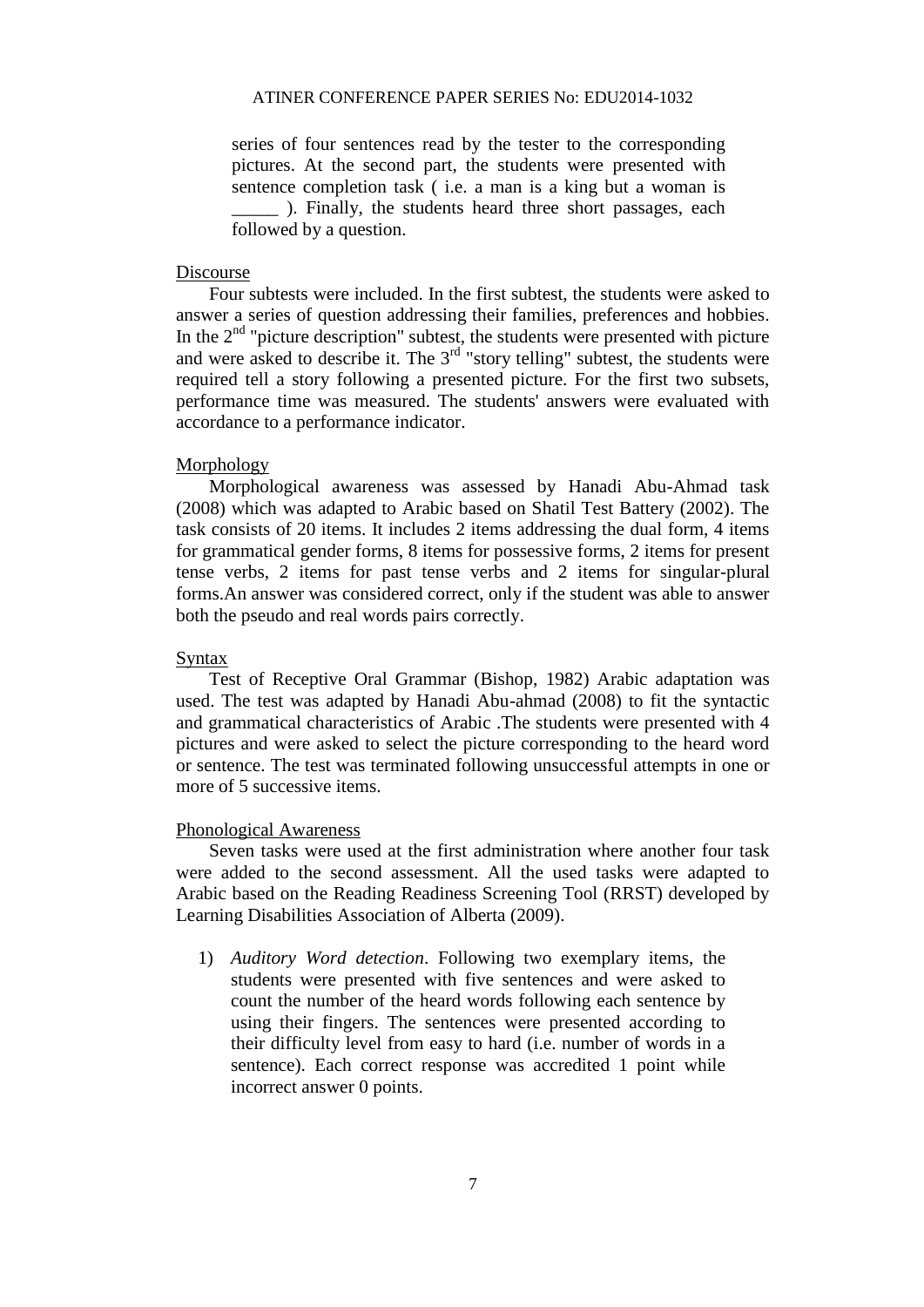- 2) *Syllable Detection*. Following two exemplary items, the students were asked to map the number of syllable appearing in a heard word by clapping each syllable out. Each correct answer received 1 point.
- 3) *Phoneme detection***:** the students were asked to sound the heard phonemes of the words. Due to the student's insufficient sensitivity to short vowels, when blended with consonant sounds. For example, the word "كَتَب" (/kataba/) consists of 3 consonants and 3 short vowels (/a/) represented by the diacritical mark *fatha*  $(-)$  As a consequence, they were instructed to only sound َ consonant phonemes. In addition to two exemplary items, the task included 5 items which varied in their number of phonemes and word function. Each correct response received one point.
- 4) *Rhyme generation***.** The task requires to generate a rhyming word with previously sounded target words or pseudo-words. 2 exemplary items and 6 additional items were included. Each correct response received one point.
- 5) *Rhyme detection***.** A target picture was presented accompanied by 3 other pictures. The task assesses the students' ability to match the rhyming words by choosing the correct picture. To avoid alternate naming, the pictures were named by the tester. Two exemplary and ten additional items were presented. Each correct response received one point.
- 6) *Initial sound isolation***.** The students were asked to isolate and sound the initial phoneme of each word they hear. Each correct response received one point.
- 7) *Final sound isolation***.** The students were asked to listen to a word and isolate the last sound they hear. For example, "what is the last sound you hear in the word" فَقَر) (/qamar/)?. Following two exemplary items, 5 items were presented. Each correct response received one point.
- 8) *Syllable blending***.** The students were asked blend the heard syllables (2-3 syllables) to form a word. Each correct response received one point. Two exemplary items were followed by five additional items. Each correct response received one point.
- 9) *Phoneme blending***.** This task asses the students ability to blend the heard isolated phonemes (2-4 consonant sounds) into words. Each correct response received one point.
- 10) *Syllable deletion***.** After hearing a word, the students were asked to sound the word after deleting a syllable. One exemplary and five other items were included. Each correct response received one point.
- 11) *Phoneme isolation*: The task requires recognizing the medial phoneme after hearing a word. Five items were presented in order of difficulty. Each correct response received one point.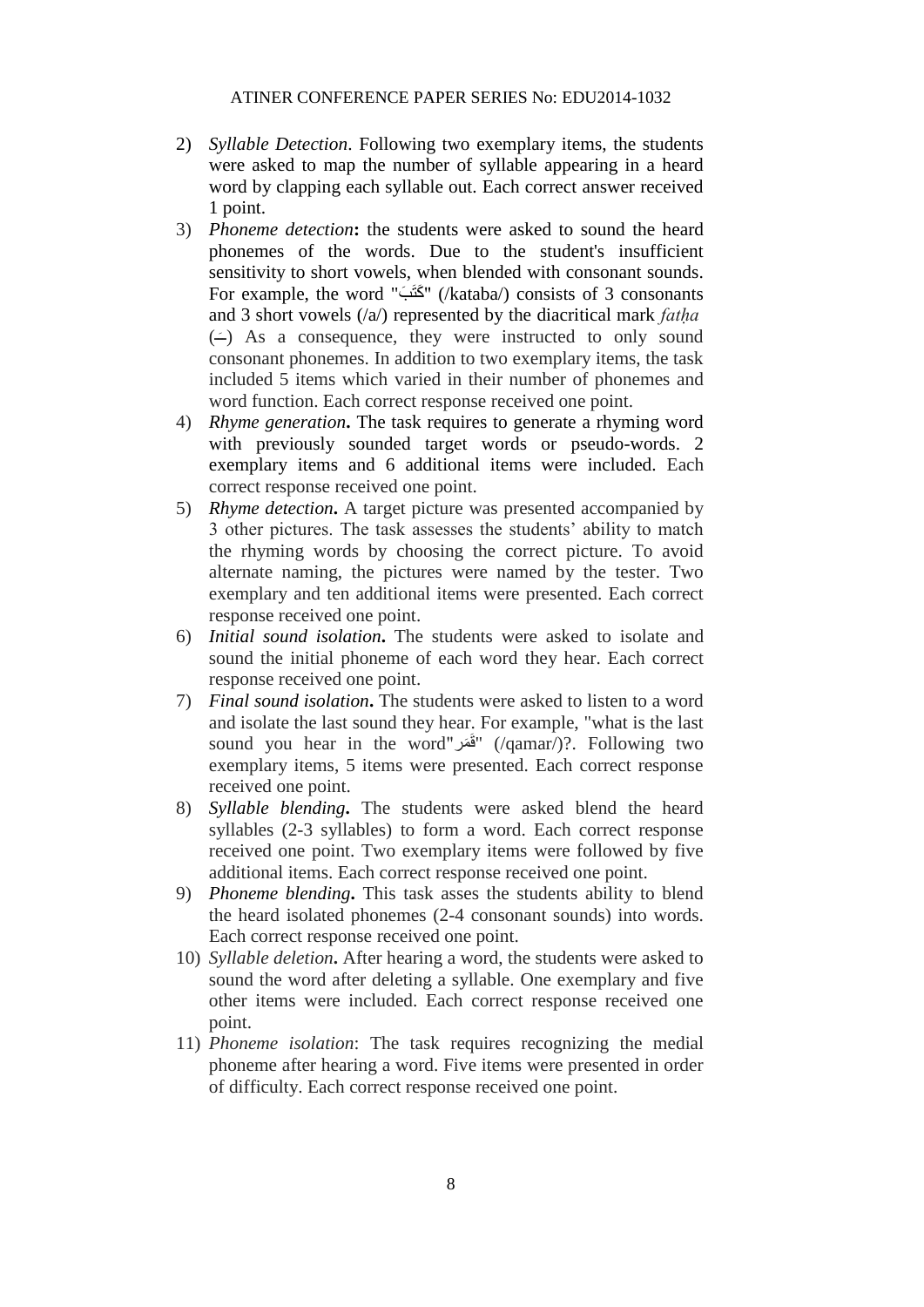#### Vocabulary

- 1) *Expressive vocabulary*. The students were tested on an Arabic adaptation of Learning disabilities association of Alberta expressive vocabulary Measure (2009).The test consists of two parts. The first part involves naming of 11 presented pictures, organized along three rows and five columns. In contrast, in the second part, the students are asked to point to the picture corresponding word they hear. For each part, both accuracy and time measure were considered for performance evaluation. For each correct response, 1 point was awarded.
- 2) *Generalization*. The students were asked to draw a line between each pairs belonging to the same category. For example, socks and coat as winter clothing. Accuracy (overall correct responses) and time were measured.
- 3) *Odd word out.* Four pictures were presented and the students were instructed to draw a circle around the picture that doesn't belong and justify his answer.
- 4) *Story sequencing*. This task measures logical sequencing ability, vocabulary, language skills and etc. The students were presented with 4 pictures and were asked to sequence the pictures into correct order to create a story and tell it. For evaluation, morphological and syntactic agreement, sequencing (logical thinking), vocabulary, fluency and clarity of speech and narrative structure.

#### Reading and Reading Comprehension

The following tests were only administrated in the second assessment, after the students have acquired reading and writing skills. Both technical reading and reading comprehension were assessed:

- **1.** *Pseudo-word reading***.** Hanadi Abu-Ahmed (2008) pseudo reading measure was used to assess decoding skills. 6 items are introduced, including 1 exemplary item. Both accuracy and time were considered for evaluation. Each correct answer received one point .
- 2. *Context-free Oral Word Namin*g. The students were asked to read five familiar words that they have previously been exposed to during the program. In addition, the students were presented with another five unfamiliar words (context free). Time and accuracy measures were used for performance evaluation.
- *3. Text reading and reading comprehension.* The task incorporates 3 parts. First, the students were asked to read a short passage (11 words) and were assessed for their accuracy and reading fluency. Then, the students were asked to retell the story and were evaluated with accordance to story retelling performance index (see listening comprehension)**.** Ultimately, the students answered a set of questions dealing with the read story**.** similarly, their level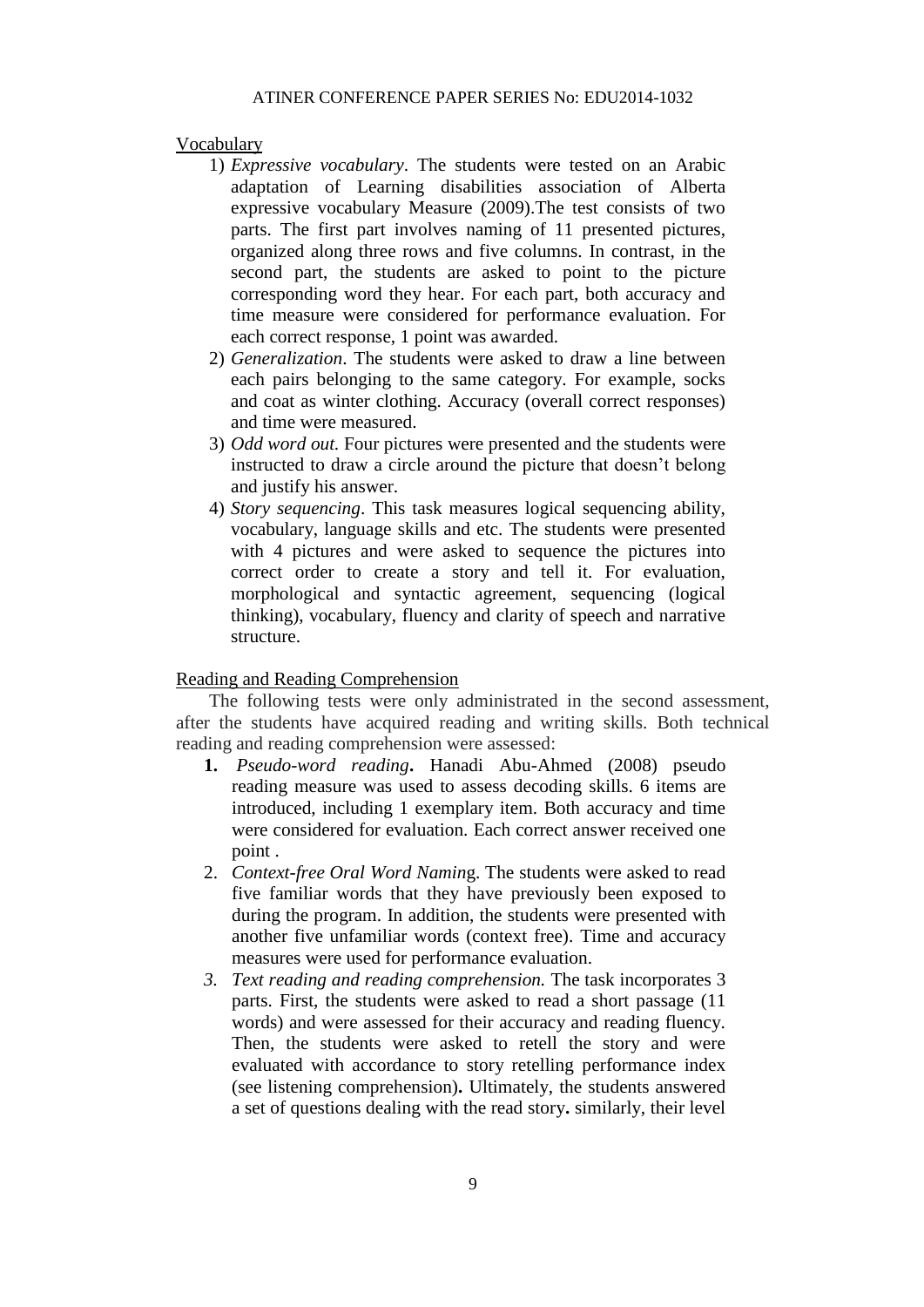#### ATINER CONFERENCE PAPER SERIES No: EDU2014-1032

of performance was determined according to the story comprehension performance index (see listening comprehension).

*0 points: Task wasn't carried out 1 point: Poor performance 2 points: Intermediate 3 points: Advanced*

## **Results**

To assess the progress in literacy performance among the comparison groups, an overall mean average score was calculated for each domain, both on the pretest and posttest. Within subject analysis was conducted to assess the students' progress across the program period.

#### *Listening Comprehension*

Prior to intervention (pre-test), significant difference in listening comprehension skills between the HG and LR group was obtained  $(t(204)$ = 2.69,  $p<.01$ ). In contrast, no significant effect was obtained in the post test (t  $(40.4) = 3.38$ , p<.01).

A paired-sample t- test was conducted to assess the progress in each of the groups. Significant gain was obtained in listening comprehension skills for both LR and HG group (t  $(24)=3.22$ ,  $p<.001$ ),  $(t(180)=5.04, p<0.001)$ , respectively.

### *Discourse*

Before intervention, independent sample t-test was conduct to asses level of performance in discourse skills. No significant difference was obtained between LR *(M*=49.68, *SD*=12.87) and HG group (*M*=50.79, *SD*=11.5), as indicated by their overall mean scores and scores on the different discourse measures. In the post-test, the HG group showed a significantly higher level of performance when compared to the pre-test  $(t(180)=6.29, p<.001)$ . In contrast, no significant progress was noted in the LR group (*M*=55.67, *SD=*9.86*)*

## *Phonology*

In the pretest, significant difference was encountered between the HG and LR group (t(204)= 4.37, p<0.0001). After the intervention, both HG and LR showed a significant progress in phonological skills  $t(205)=13.22$ , p $<0.001$ ); where no significant effect was obtained between HG ((M=70.82, SD=12.46)) and LR group (M=79.57, SD= 13.49).

#### *Syntax*

An initial significant difference was obtained between the HR and LR groups (t(204)= 2.51, p<.05). Significantly higher performance was obtained after the intervention  $(t(205)=9.18, p<0.001)$  where no significant difference was encountered between LR ( $M = 65.4$ , SD= 19.63) and HG group ( $M = 68.43$ ,  $SD= 16.69$ ).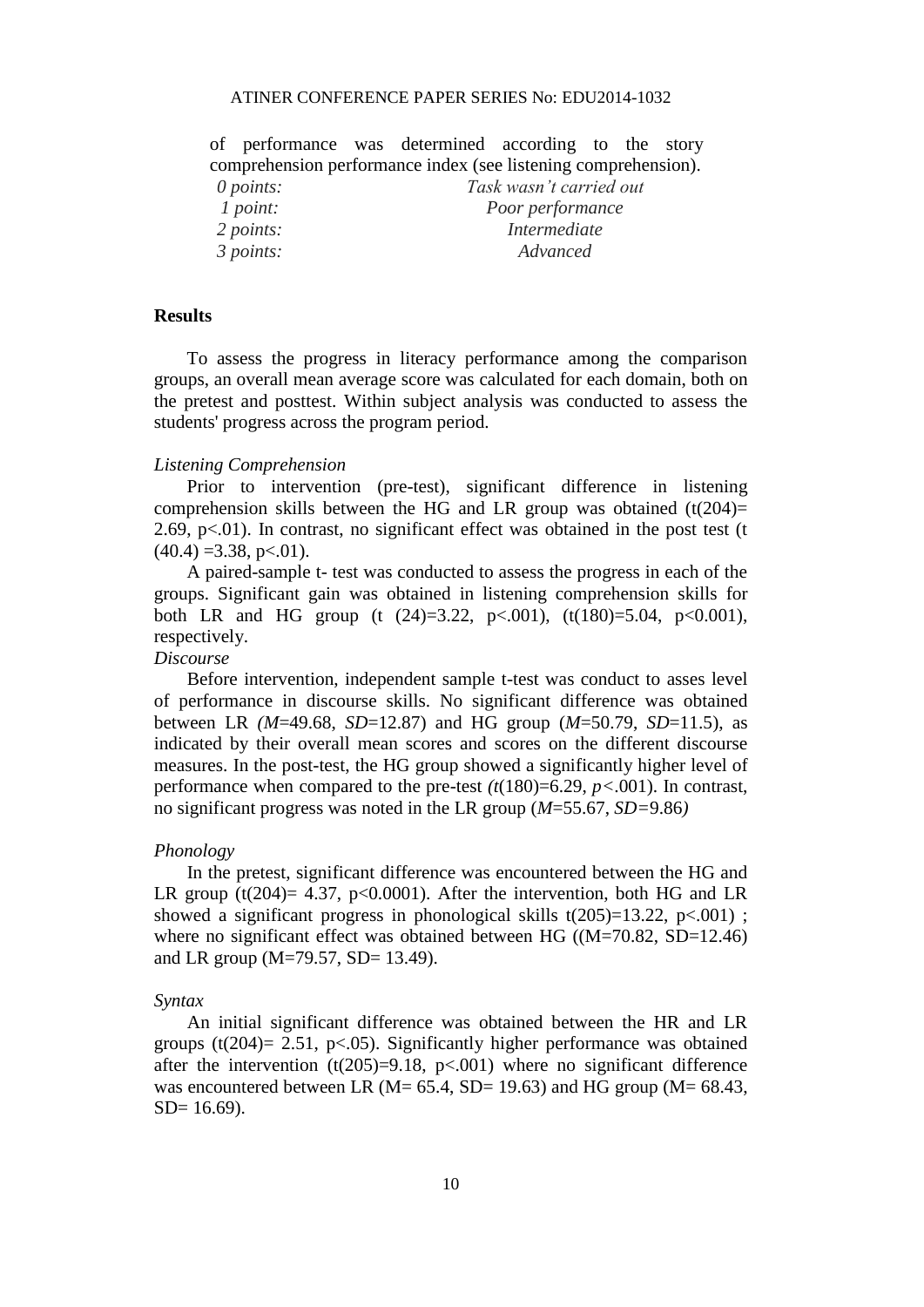#### *Morphology*

In the pretest, the HG group demonstrated significantly higher performance than the LR group (t(204) = 2.84, p<0.01). After intervention, a significant progress in performance was noted for both groups whereas no significant difference was obtained between the HG  $(M=97.53, SD= 14.85)$ and LR group ( $M = 74.8$ , SD= 16.96),(t(205)=9.18, p<.001.

#### *Vocabulary*

Between groups comparison showed no significant overall difference between the HG (M= 75.39, SD= 10.4) and LR group (M= 72.28, SD= 10.48) in the pretest, although significantly higher performance was obtained among the HG group in the expressive vocabulary measure  $(t(204)=3.02, p<0.01)$ .

The results indicate a significant overall progress in vocabulary after intervention among all students  $(t(205)=10.82, p<0.01)$ . In the LR group, higher performance was obtained across all vocabulary measures when compared to their performance in the pretest. Similarly, higher performance in vocabulary measures was noted in the post- test in the HG group  $(t(180)=10.56, p<0.01)$  (see figure 1 & 2).



**Figure 1.** *Pre-test Differences in Groups Performance Scores (LR and HG)*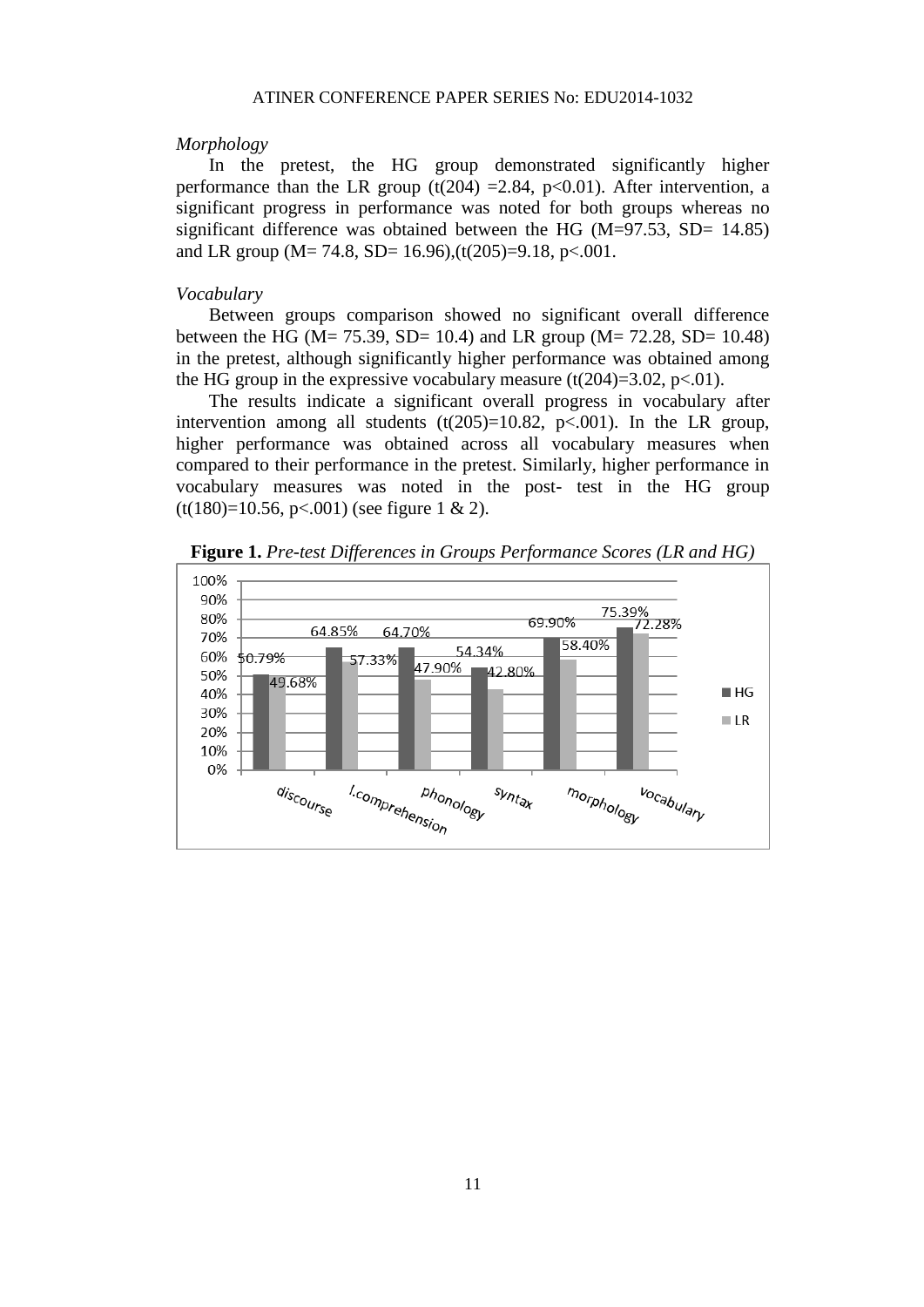**Figure 2.** *HG and LR Group's Achievement in Literacy Skills at the End of the Program*



*Technical Reading and Reading Comprehension*

For technical reading ability an average mean score was calculated, composed of the mean scores in the pseudo-word, context-free and text reading measures. After the intervention, significantly higher technical reading performance was obtained in the HG group when compared to the LR group ( t(204)= 5.61, p<.001). LR showed significantly lower performance on all reading measure, including pseudo-word reading, context free word reading and text reading  $(27.65)=3.09$ ,p $< 0.01$ ),  $(27.65)=4.53$ ,p $< 0.01$ ),  $)t(204)=5.57$ , p<.001), respectively.

To evaluate the students reading comprehension skills, an average score was calculated based on their performance in the story recall and reading comprehension task. The obtained results points to a significant difference between the two groups in reading comprehension skills( $t(204)=4.88$ ,  $p<.001$ ) where higher performance was noted in the HG group  $(M = 66.32, SD = 20.08)$ when compared to the LR group (see figure  $3 \& 4$ ).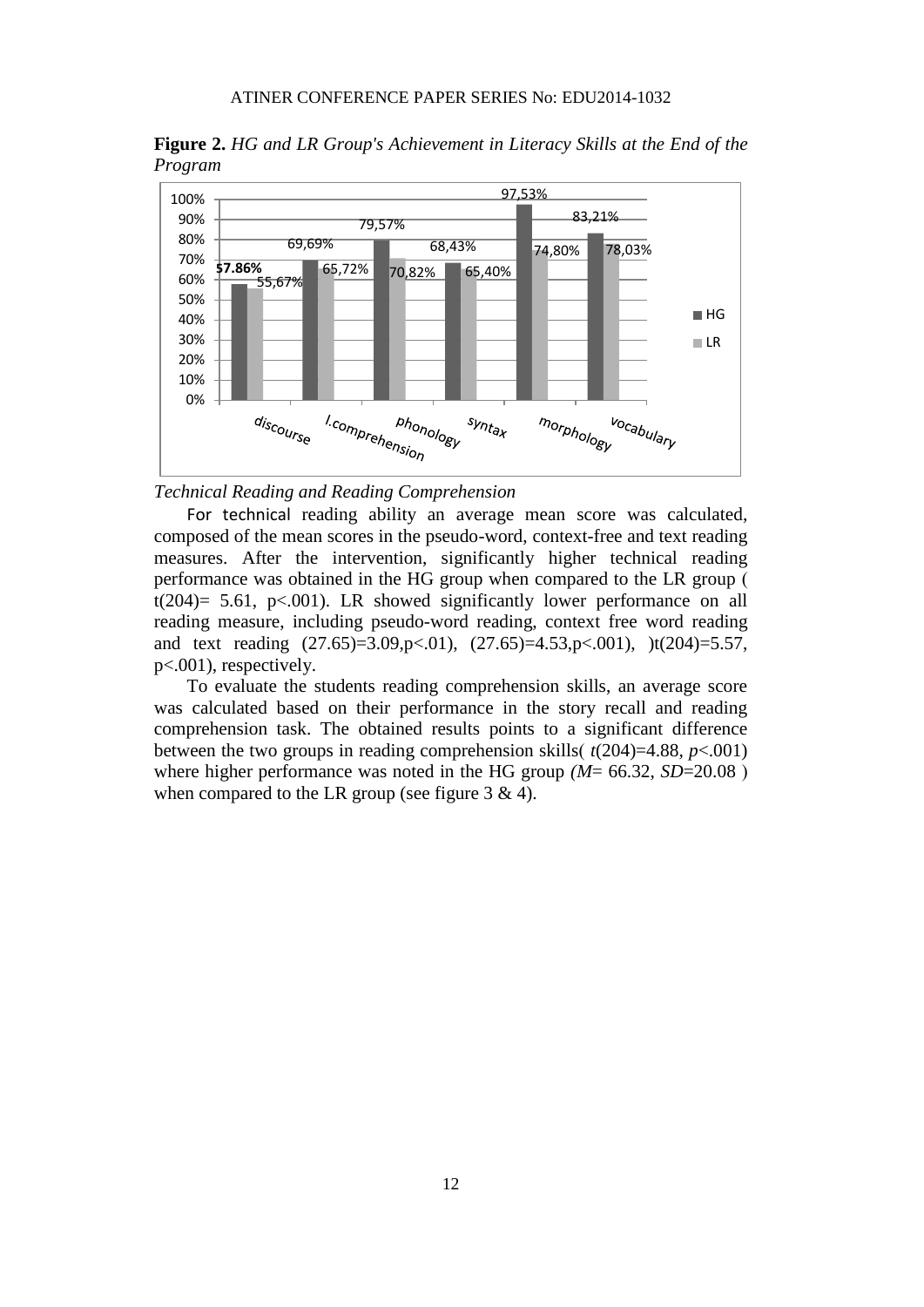**Figure 3.** *Technical Reading Attainments Difference between HG and LR Groups*



**Figure 4.** *HG and LR Reading Comprehension Performance*



#### **Discussion**

The results of the current study affirm the necessity for comprehensive literacy promoting design, facilitating later reading acquisition**,** especially in light of the many complexities embodying Arabic language. Our results adds up to many scientific data stressing the vitality of adequate early literacy skills in establishing a solid ground for later literacy acquisition and academic success (Adams,1990; Senechal, LeFevre, Smith-Chant & Colton, 2001).

In this study, we addressed the effect of Low SES on the development of early literacy skills and reading acquisition, when combined with challenged imposed by Arabic diglossic nature and orthographic complexity. Accordingly, a multi-component literacy promoting program was devised and incorporated as part of Arabic's language curriculum in selected schools among  $1<sup>st</sup>$  grade Israeli Arabic native speakers who were selected upon finishing kindergarten. The program was carried for period of a year where the students were assessed on multiple literacy skills prior to program commencement and at its end, in addition to post-test reading skills assessment.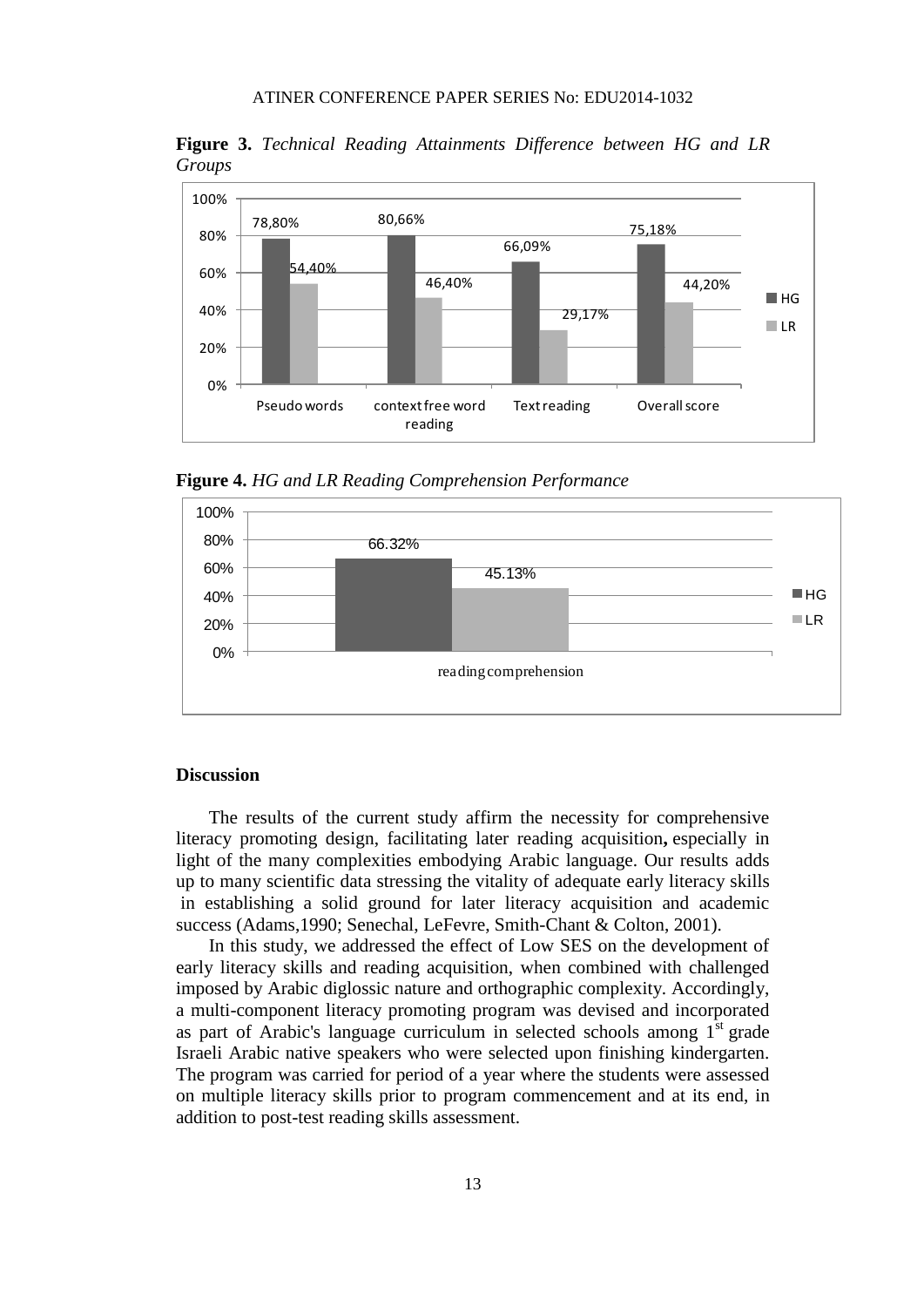Preliminary literacy assessment emphasized the discrepancy in literacy skills between lower SES students (LR group) when compared to their counterparts from higher SES; where lower mastery of oral and listening comprehension skills, syntax and morphological awareness was noted. Such pattern of results coincide with other studies, pointing to the impact of socioeconomic context on array of emergent literacy capacities, where the former tend to depict lower phonological awareness, letter knowledge, vocabulary, grammar and oral skills, ultimately extending to reading and writing difficulties (Stipek & ryan, 1997;Bowey, 1995; Kurdak & Sinclair, 2001; Shatil, Share, & Levin, 2000; Aram, Korat, Hassunah-Arafat, 2013). In the case of Arabic, the combined effect of SES and its socio-linguistic reality is thought to further obstruct normative development of literacy skills and reading acquisition (Aram et al., 2013; Saiegh-Haddad, 2003, 2004).

The current program has demonstrated its efficacy in bridging the gaps between low SES students and their peers from more advantageous socioeconomic background in different assessed literacy domains. Though, the achieved progress in discourse skills and in the expressive vocabulary wasn't significant where clear association between the measures is apparent. Recent approaches have stressed the necessity in attending oral language skills as a broader concept, including language processing abilities, grammar and vocabulary, which is affected by various language related experiences (e.g. home and school environment) thus requiring deep reflection on suitable and effective remedial methods, controlling for vast aria of intervening factors (Dickinson, McCabe, Anastasopoulos, PeisnerFeinberg, & Poe, 2003; Hoff, 2003; Huttenlocher, Vasilyeva, Waterfall, Vevea, & Hedges, 2007). In this respect, the results of the current study indicates to overall low discourse skills among both group regardless of SES status, emphasizing the effect of the linguistic discrepancy between Arabic spoken and written form (Saeigh-Haddad, 2005 ; Khamis-Dakwar, 2005).

With regard to reading and reading comprehension skills, the obtained results pointed to a significant difference in performance on the different reading measures between the LR group and HG group, where lower reading performance (accuracy and fluency) was observed among the former, despite the progress made in the different literacy measures. Additionally, the difficulties in technical reading skills were accompanied by lower performance in reading comprehension; for proficient reading is perquisite for deriving meaning, especially at early stages (e.g. Hoover Catts, Adlof, & Weismer, 2006; Juel, Griffith, & Gough, 1986). The current results further supports our assumptions and the relevancy of addressing the reciprocal nature of the different literacy skills, linguistic features of the language, environmental factors and reading processes in order to establish an effective longitudinal remedial programs that will meet the needs Arabic native speakers in their route to literacy and academic success.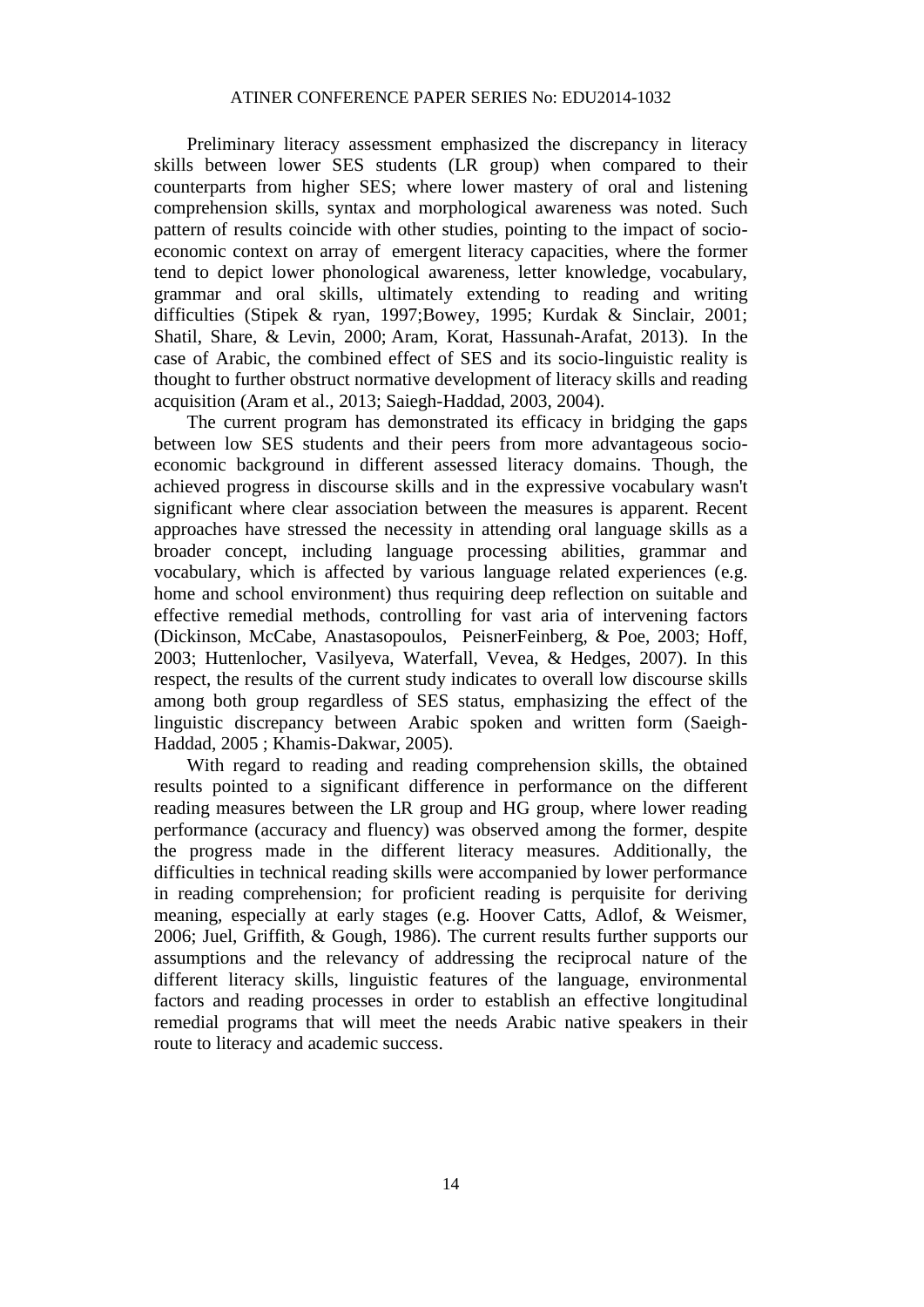#### **References**

- Abdelhadi, S., Ibrahim, R., & Eviatar, Z. (2011). Perceptual load in the reading of Arabic: Effects of orthographic visual complexity on detection. *Writing Systems Research*, *3*(2), 117-127
- Abu–Rabia, S. (2002). Reading in a root–based–morphology language: the case of Arabic. *Journal of Research in Reading*, *25*(3), 299-309.
- Adams, M. J. (1990).Beginning to read: Thinking and learning about print. Cambridge, MA: MIT Press.
- Aram, D., Korat, O., & Hassunah-Arafat, S. (2013). The contribution of early home literacy activities to first grade reading and writing achievements in Arabic. *Reading and Writing*, *26*(9), 1517-1536.
- Beals, D. E., De Temple, J. M., & Dickinson, D. K. (1994). Talking and listening that support early literacy development of children from low-income families.
- Bishop, D.(1982).TROG: Test of receptive grammar. Abingdon, Oxon: Thomas Leach (for Medical Research Council).
- Bowey, J. A. (1995). Socioeconomic status differences in preschool phonological sensitivity and first-grade reading achievement. *Journal of Educational Psychology*, *87*(3), 476.
- Bus, A. G., Van Ijzendoorn, M. H., & Pellegrini, A. D. (1995). Joint book reading makes for success in learning to read: A meta-analysis on intergenerational transmission of literacy. *Review of educational research*, *65*(1), 1-21.
- Catts HW, Adolf SM, Ellis Weismer S. Language deficits in poor comprehenders: A case for the simple view of reading. Journal of Speech, Language, and Hearing Research. 2006;49:278–293
- Crain-Thoreson, C., & Dale, P. S. (1992). Do early talkers become early readers? Linguistic precocity, preschool language, and emergent literacy. *Developmental Psychology*, *28*(3), 421.
- Dakwar, R. K. (2005). Children's attitudes towards the diglossic situation in Arabic and its impact on learning. *Languages, Communities, and Education*, 75-86.
- Dickinson, D. K., McCabe, A., Anastasopoulos, L., Peisner-Feinberg, E. S., & Poe, M. D. (2003). The comprehensive language approach to early literacy: The interrelationships among vocabulary, phonological sensitivity, and print knowledge among preschool-aged children. *Journal of Educational Psychology*, *95*(3), 465.
- Fernald, A., Marchman, V. A., & Weisleder, A. (2013). SES differences in language processing skill and vocabulary are evident at 18 months. *Developmental science*, *16*(2), 234-248.
- Hackman, D. A., Farah, M. J., & Meaney, M. J. (2010). Socioeconomic status and the brain: mechanistic insights from human and animal research. *Nature Reviews Neuroscience*, *11*(9), 651-659.
- Hoff, E. (2003). Causes and consequences of SES related differences in parent to child speech. InM. H. Bornstein & R. H. Bradley (Eds), Socioeconomic status, parenting and child development(pp. 147–160). Mahwah, NJ: Erlbaum.
- Hoff, E. (2006). How social contexts support and shape language development. *Developmental Review*, *26*(1), 55-88.
- HudsonA. 2002. Outline of a theory of diglossia. *International Journal of the Sociology of Language*, 157, 1– 48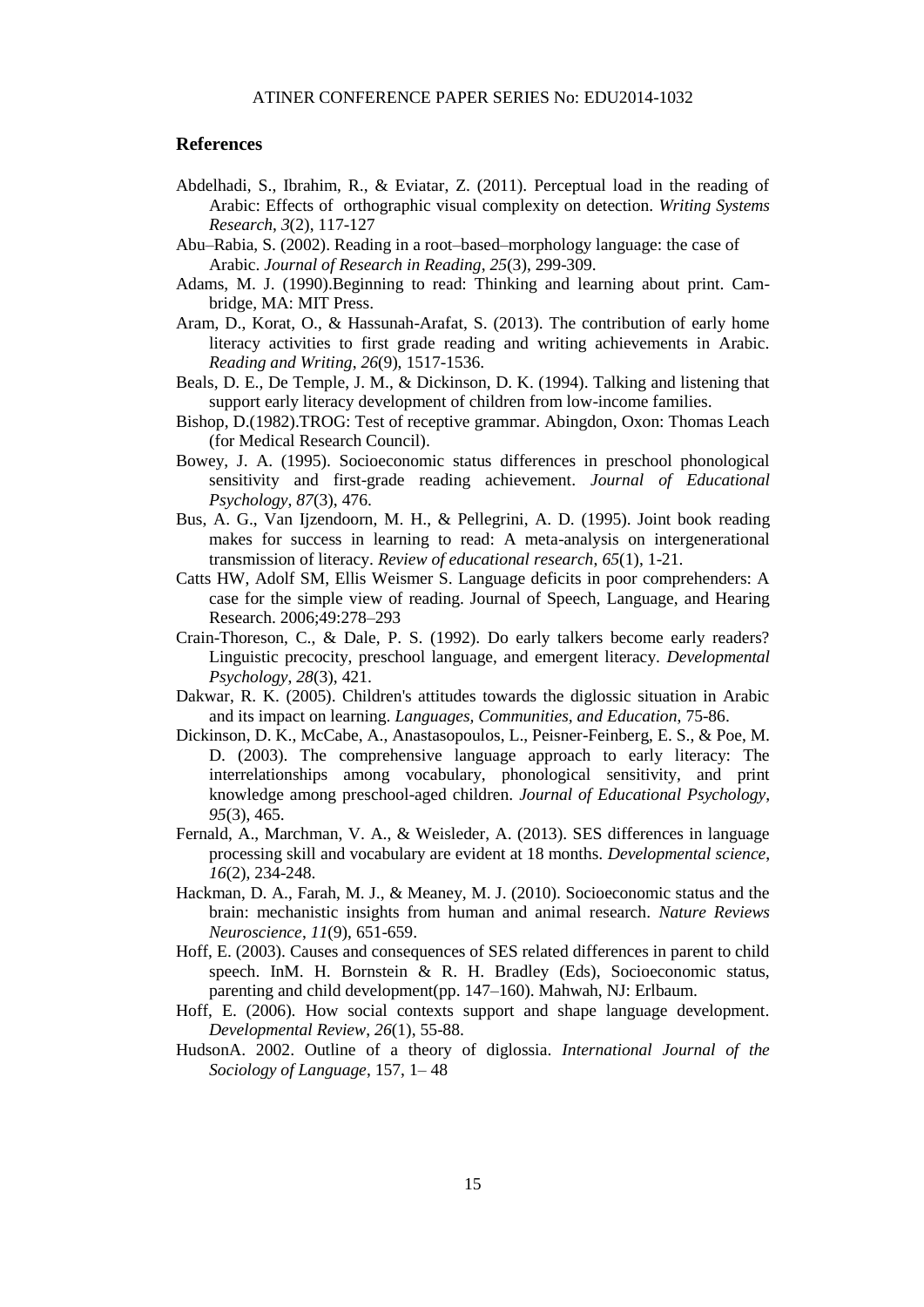- Huttenlocher, J., Vasilyeva, M., Waterfall, H. R., Vevea, J. L., & Hedges, L. V. (2007). The varieties of speech to young children. *Developmental psychology*, *43*(5), 1062.
- Huttenlocher J, Waterfall H, Vasilyeva M, Vevea J, Hedges LV. (2010) Sources of variability in children's language growth. Cognitive Psychology.61:343–365.
- Ibrahim, R., Eviatar, Z., & Aharon-Peretz, J. (2002). The characteristics of arabic orthography slow its processing. *Neuropsychology*, *16*(3), 322.
- Jednoróg, K., Altarelli, I., Monzalvo, K., Fluss, J., Dubois, J., Billard, C., ... & Ramus, F. (2012). The influence of socioeconomic status on children's brain structure. *PloS one*, *7*(8), e42486.
- Juel, C., Griffith, P. L., & Gough, P. B. (1986). Acquisition of literacy: A longitudinal study of children in first and second grade. *Journal of educational psychology*, *78*(4), 243.
- Lundberg, I., Larsman, P., & Strid, A. (2012). Development of phonological awareness during the preschool year: the influence of gender and socio-economic status. *Reading and Writing*, *25*(2), 305-320.
- Khamis-Dakwar, R. (2007). *The development of diglossic morphosyntax in Palestinian Arabic-speaking children*. Columbia University.
- Kurdak, L.A. & Sinclair, R.J. (2001). Predicting reading and mathematics achievement in
- fourth-grade children from kindergarten readiness scores. Journal of Educational Psychology, 93 (3): 451-455
- Mahfoudhi, A., Everatt, J., & Elbeheri, G. (2011). Introduction to the special issue on literacy in Arabic. *Reading and Writing*, *24*(9), 1011-1018
- Muter, V., Hulme, C., Snowling, M. J., & Stevenson, J. (2004). Phonemes, rimes, vocabulary, and grammatical skills as foundations of early reading development: evidence from a longitudinal study. *Developmental psychology*, *40*(5), 665.
- Ministry of Education, (2009). Program of Teaching Arabic Language and Literature for the Arab Elementary Schools, Grades 1-6.Jerusalem: The Department of Learning programs.[In Arabic]
- Roth, F. P., Speece, D. L., & Cooper, D. H. (2002). A longitudinal analysis of the connection between oral language and early reading. *The Journal of Educational Research*, *95*(5), 259-272.
- Rowe, K. J. (1991). The influence of reading activities at home on students attitudes towards reading, classroom attentiveness and reading context: an application of structural equation modeling. *British Journal of Educational Psychology*, *61*(1), 19-35.
- Saiegh-Haddad, E. (2003a). Linguistic distance and initial reading acquisition: The case of Arabic diglossia. Applied Psycholinguistics, 24, 115–135
- Saiegh-Haddad, E. (2004). The impact of phonemic and lexical distance on the phonological analysis of words and pseudowords in a diglossic context. Applied Psycholinguistics, 25, 495-512.
- Saiegh-Haddad, E. (2005). Correlates of reading fluency in Arabic: Diglossic and orthographic factors. *Reading and Writing*, *18*(6), 559-582.
- Saiegh-Haddad, E. (2007). Linguistic constraints on children's ability to isolate phonemes in Arabic. *Applied Psycholinguistics*, *28*(04), 607-625.
- Saiegh-Haddad, E., & Henkin-Roitfarb, R. The structure of Arabic language and orthography. *Handbook of Arabic Literacy*, 1.